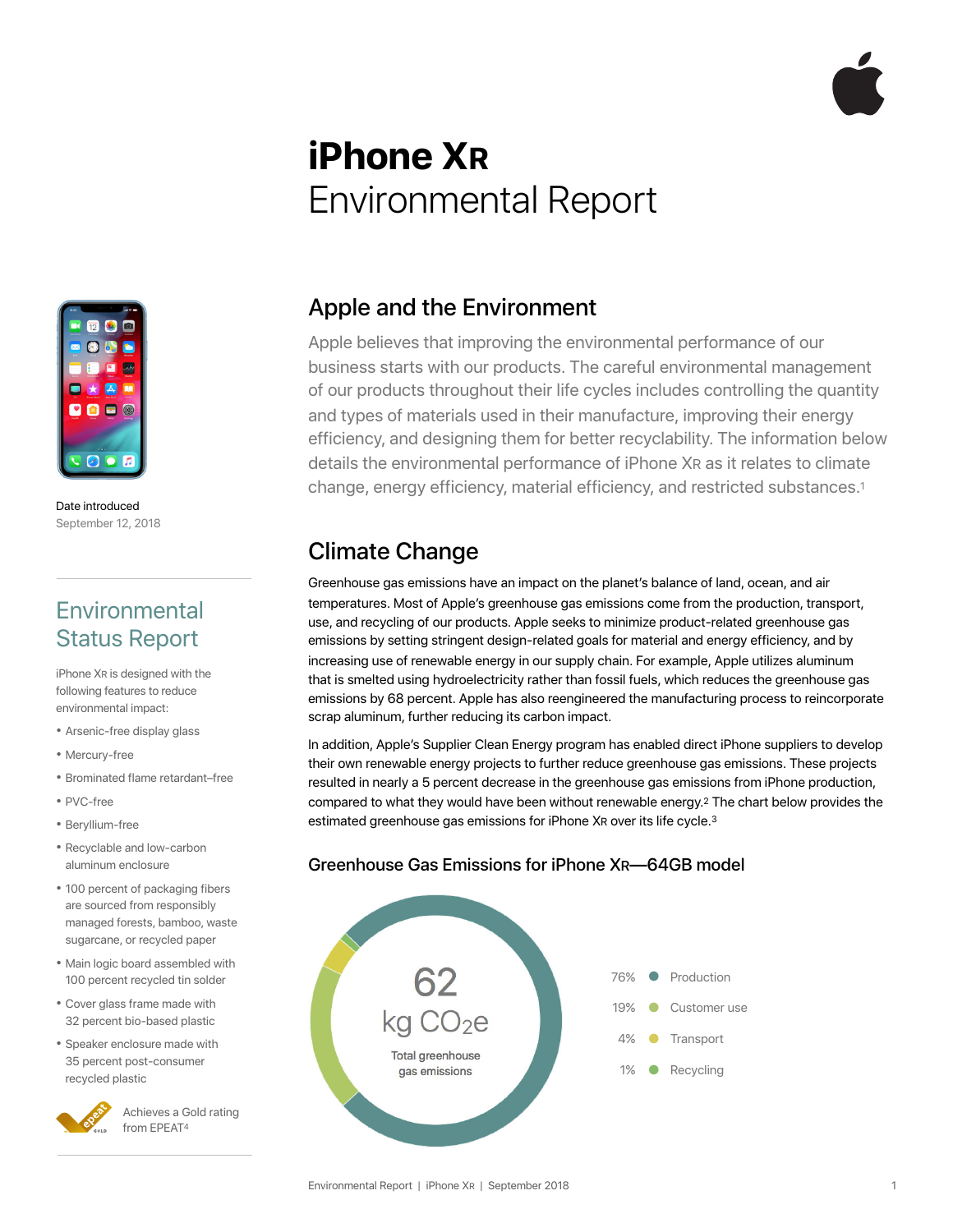

#### **Battery design**

iPhone XR features a lithium-ion polymer battery chemistry that is free of lead, cadmium, and mercury. This allows for an extended lifespan, and is designed to deliver up to 500 full charge and discharge cycles before it reaches 80 percent of its original capacity.

### Energy Efficiency

iPhone XR uses power-efficient components and software that intelligently manages power consumption. The following table details the energy efficiency of the Apple USB Power Adapter.

#### Power Consumption for Apple USB Power Adapter

| Mode                     | 100V   | 115V   | 230V   |
|--------------------------|--------|--------|--------|
| Power adapter, no-load   | 0.014W | 0.014W | 0.012W |
| Power adapter efficiency | 74.3%  | 74.3%  | 73.1%  |

### Material Efficiency

Apple's ultracompact product and packaging designs lead the industry in material efficiency. Reducing the material footprint of a product helps maximize shipping efficiency. It also helps reduce energy consumed during production and material waste generated at the end of the product's life. iPhone XR is made of aluminum and other materials highly desired by recyclers. To help achieve Apple's goal of using only recycled or renewable materials, iPhone XR utilizes materials that reduce dependence on finite resources: the main logic board is assembled with 100 percent recycled tin solder, the cover glass frame is made with 32 percent bio-based plastic, and the speaker enclosure is made with 35 percent post-consumer recycled content. The chart below details the materials used in iPhone XR.5

#### Material Use for iPhone XR

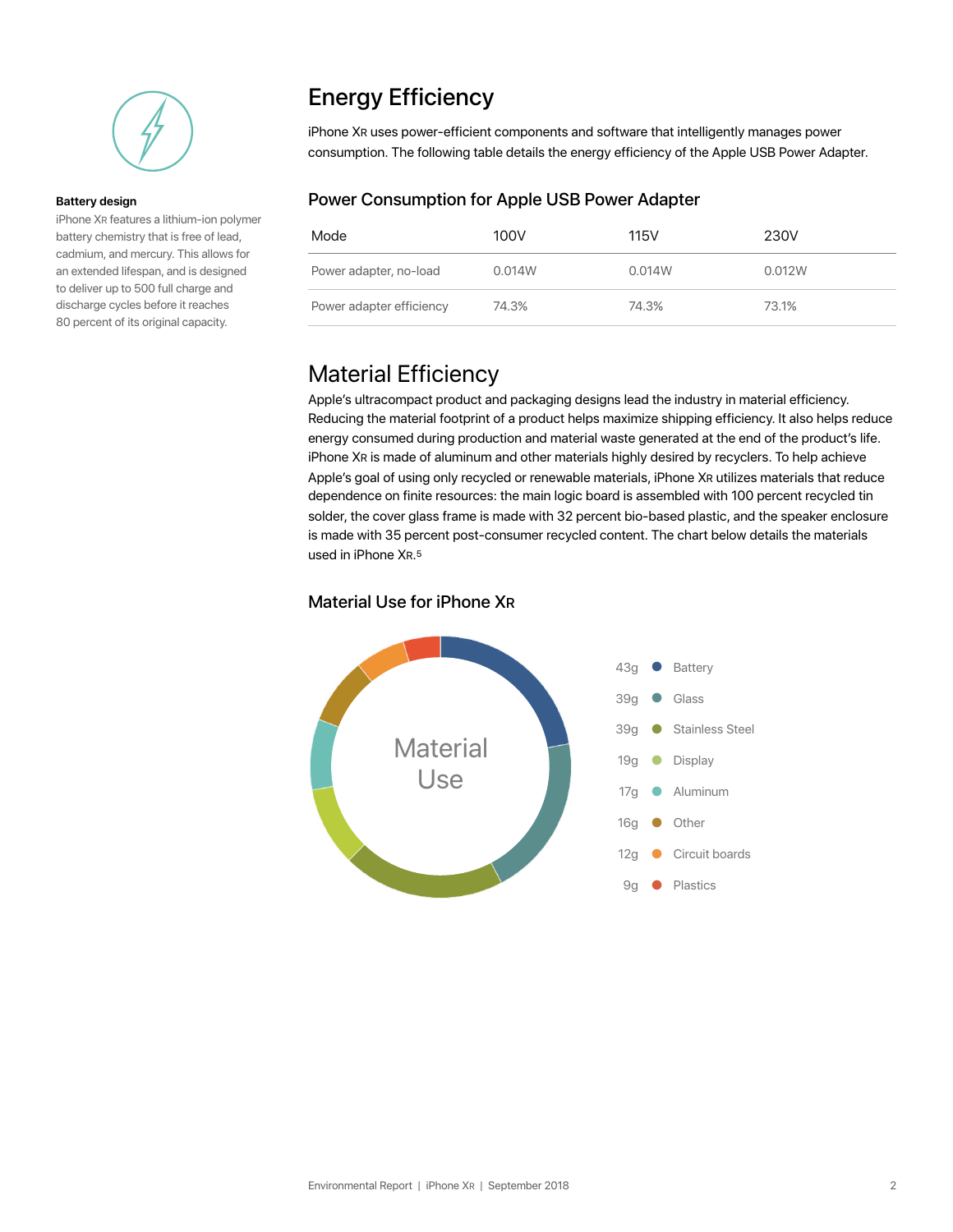

U.S. retail packaging of iPhone XR contains 54 percent recycled content.

### Packaging

The packaging for iPhone XR is highly recyclable, and 100 percent of the fiber in its retail box is from recycled content, bamboo, waste sugarcane, or responsibly managed forests. Through design and material selection, nearly all of the plastics in the packaging have been eliminated. The following table details the materials used in iPhone XR packaging.<sup>1</sup>

#### Packaging Breakdown for iPhone XR

| Material                                       | Retail box |
|------------------------------------------------|------------|
| Fiber (fiberboard, paperboard, non-wood fiber) | 187q       |
| Plastic film                                   | 7q         |

### Restricted Substances

Apple has long taken a leadership role in restricting harmful substances from our products and packaging. As part of this strategy, all Apple products comply with the strict European Directive on the Restriction of the Use of Certain Hazardous Substances in Electrical and Electronic Equipment, also known as the RoHS Directive. Examples of materials restricted by RoHS include lead, mercury, cadmium, hexavalent chromium, and the brominated flame retardants (BFRs) PBB and PBDE. iPhone XR goes even further than the requirements of the RoHS Directive by incorporating the following more aggressive restrictions:

- Arsenic-free display glass
- Mercury-free LED-backlit display
- BFR-free
- PVC-free
- Beryllium-free



## Recycling

Through efficient design and the use of highly recyclable materials, Apple has minimized material waste at the product's end of life. Through Apple GiveBack, customers can trade in eligible devices for an Apple Store Gift Card. If it's not eligible for credit, we'll recycle it for free. In addition, Apple offers and participates in various product take-back and recycling programs in 99 percent of the countries where Apple sells products, including at every Apple Store. For more information on how to recycle your products at end of life, visit [www.apple.com/giveback.](http://www.apple.com/giveback)